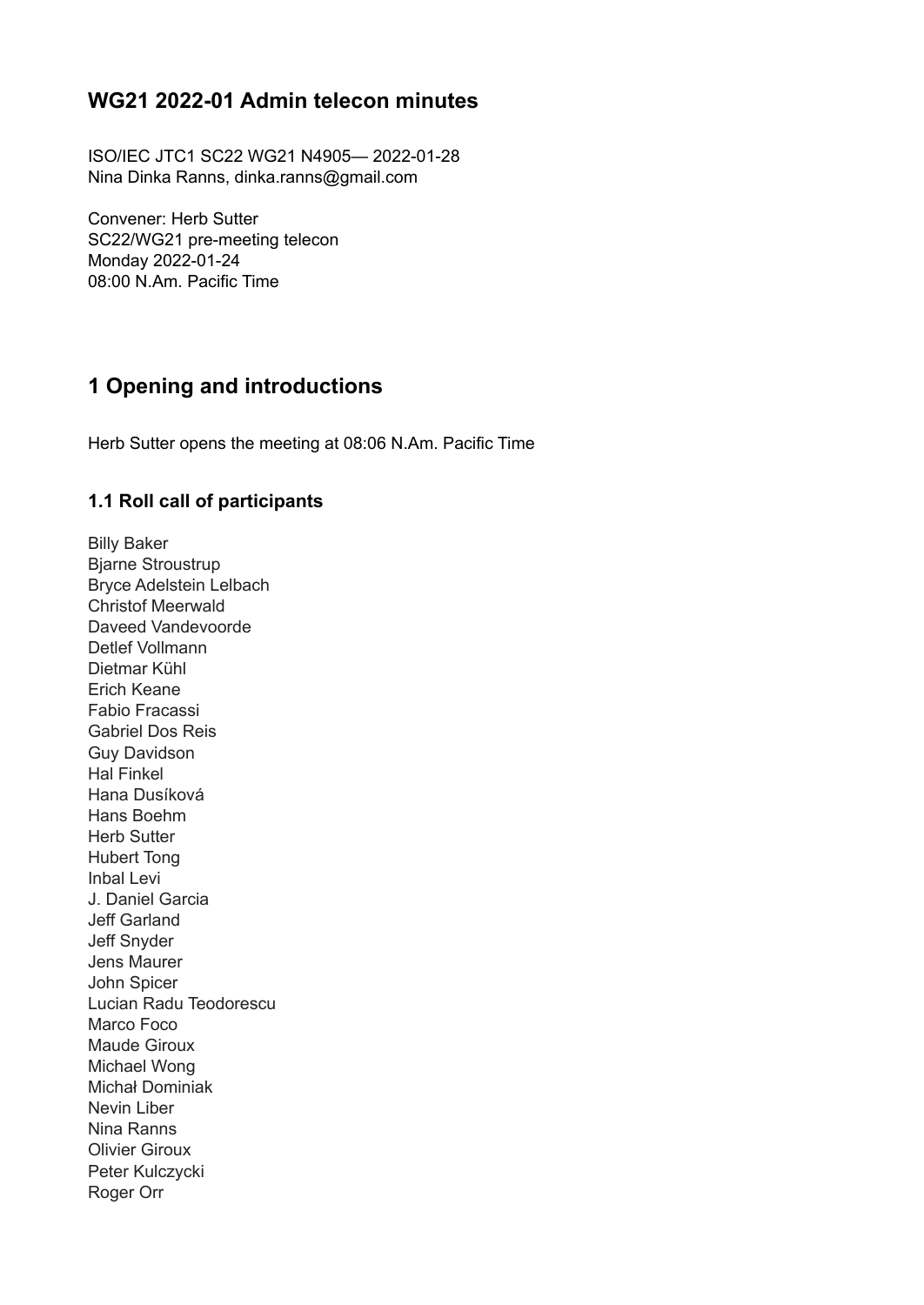Thomas Köppe Tom Honermann Vassil Vassilev William Miller

#### **1.2 Adopt agenda**

No objection to approval of agenda. Agenda adopted.

**1.3 Approve minutes from previous meeting (deferred to face- to-face meeting)**

**1.4 Review action items from previous meeting (deferred to face-to-face meeting)**

#### **1.5 Review of project editor and liaison assignments**

[Status](http://isocpp.org/std/status) page

## **2. Status reports**

#### **2.0 Advisory subgroup status reports**

• **AG**, Admin group: Hal Finkel

Hal Finkel presents.

We have not met recently. There were some recent changes to the mailing lists. James Riordon got back to me about doing further work on automating the paper system and the next set of updates we want to do there. We will be scheduling a set of follow up discussions in that regard

Tom Honermann : I have some time to make some progress on the Mattermost evaluation. I will follow up when I do.

• **DG**, Direction group: Roger Orr

Roger Orr presents.

The Direction Group (DG) has continued to meet regularly.

Since the last plenary we have issued P2000R3; the main changes are in section 6 (now renamed to Priorities for C++23 and C++26), including the impact of the pandemic on C++23 and C++26, and in section 7 (Process Issues), highlighting the creation of the Safety and Security group (SSRG) and the C/C++ Liaison SG (SG22 on the WG21 side).

We have had some internal discussion about the operation of WG21 when pandemic restrictions are lessened, but have reached no firm conclusions.

Email me or the direction group mailing list if you have any questions.

John Spicer : late comment on the status page - it doesn't seem to include C++23 information.

Herb Sutter : I will check that.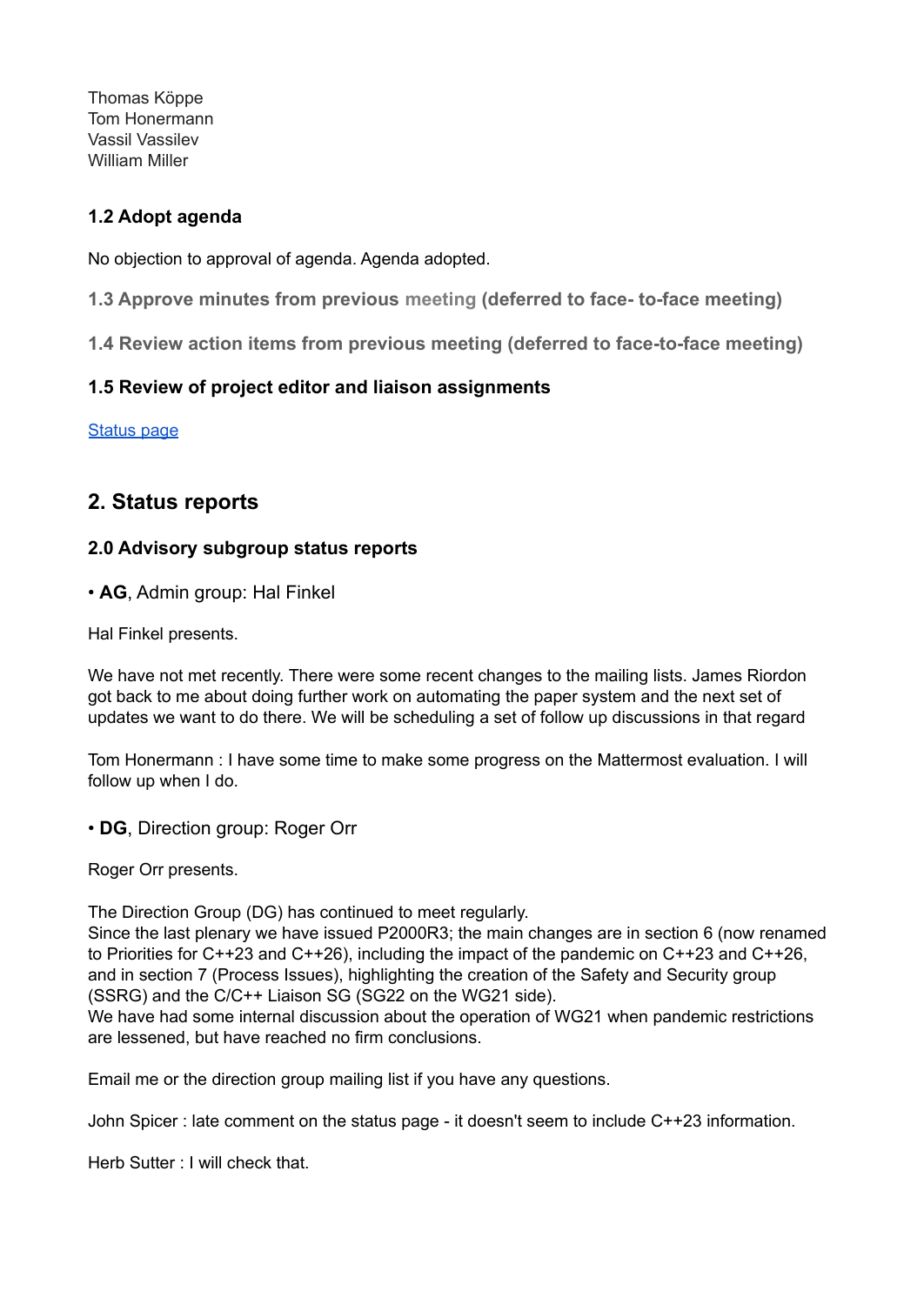• **ARG**, ABI review group: Daveed Vandevoorde, Jason Merrill

Daveed Vandevoorde present.

ARG (ABI Review Group) did not receive new queries since the last plenary meeting

• **SSRG**, Safety/security review group: Ryan McDougall

Ryan McDougal reports via email.

SSRG (Safety & Security Review Group) has had sporadic discussions on reflector, including request for comments on [P1494R2](http://www.open-std.org/jtc1/sc22/wg21/docs/papers/2021/p1494r2.html) but has not met nor issued any consensus opinions.

Tom Honermann : Now that we have a CoC team, would it be appropriate to have them report too ?

Herb Sutter : CoC team and I are planning to discuss that after this meeting.

#### **2.1 Pipeline stage 1 groups: Specialist subgroup status reports (Sgs)**

SGs 3, 8, and 11 are currently dormant and handled in the main subgroups. The active SGs are:

• **SG1**, Concurrency: Olivier Giroux, Hans Boehm

Olivier Giroux reports.

SG1 didn't meet, except as part of the LEWG joint sessions which LEWG will talk about.

• **SG2**, Modules: David Stone

No report.

• **SG4**, Networking: Jeff Snyder

Jeff Snyder reports.

SG4 has not met since the last plenary, and currently has no papers waiting to be reviewed. There was some activity in LEWG that may impact the future of networking - networking proposal is not consistent with the executors design the library wants.

• **SG5**, Transactional memory: Hans Boehm, Jens Maurer

Hans Boehm reports.

SG5 only met once, mostly to help with editorial issues for the TMv2 draft TS. The closest we got to a content discussion was a brief discussion of the feature test macro.

• **SG6**, Numerics: Lisa Lippincott, Matthias Kretz, John McFarlane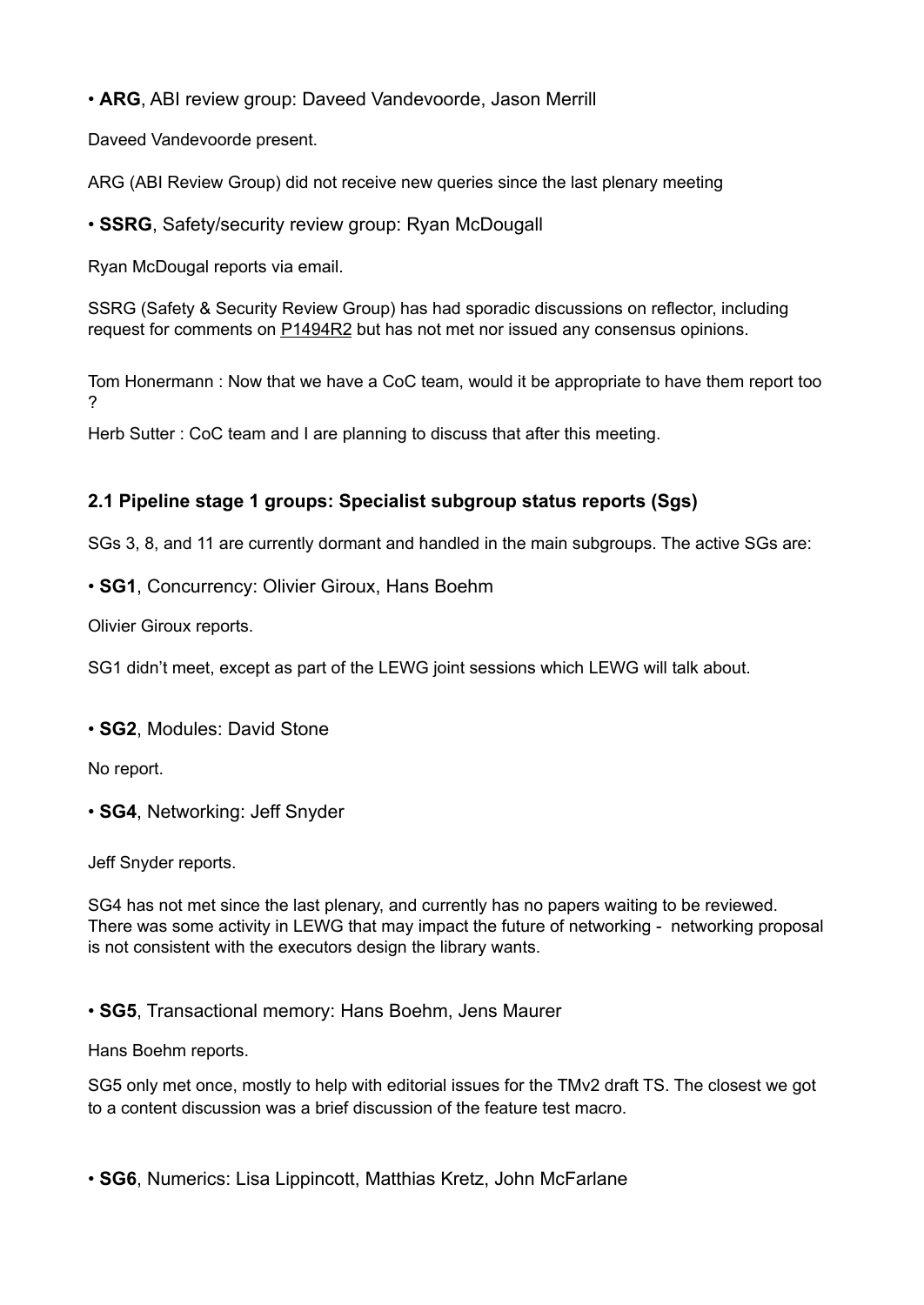No report.

• **SG7**, Compile-time programming: Hana Dusíková, Daveed Vandevoorde

SG7 didn't meet recently, but we have planned two meetings about P1240. If we have a consensus, the plan is to push the paper to a joint session of LEWG and EWG.

• **SG9**, Ranges : Inbal Levi, Casey Carter

Inbal Levi reports.

"Ranges" have met 5 times since the last plenary session: 10-11, 11-08, 12-20, 01-03, 01-10 (second monday of each month + one extra meeting on January before the end of LEWG design phase)

We've forwarded 14 papers [\(P1206](https://wg21.link/p1206), [P2286,](https://wg21.link/P2286) [P2408,](https://wg21.link/P2408) [P2165,](https://wg21.link/P2165) [P2374,](https://wg21.link/P2374) [P2440,](http://wg21.link/p2440) [P2442](http://wg21.link/p2442), [P2443](http://wg21.link/p2443), [P1899](https://wg21.link/P1899), [P2302](https://wg21.link/P2302), [P2486](https://wg21.link/P2486), [P2494](https://wg21.link/P2494), [P2474](https://wg21.link/P2474), [P2404](https://wg21.link/P2404)), among them 13 were forwarded by LEWG. And Incubated 4 papers [\(P1664,](https://wg21.link/P1664) [P2375,](https://wg21.link/P2375) [P2164,](https://wg21.link/P2164) [P2483\)](https://wg21.link/p2483)

Detailed agenda: [2021-Telecons](https://github.com/cplusplus/SG9/blob/main/2021-Telecons.md), [2022-Telecons](https://github.com/cplusplus/SG9/blob/main/2022-Telecons.md) Full minutes: [Wg21telecons2021/SG9](https://wiki.edg.com/bin/view/Wg21telecons2021/SG9), [Wg21telecons2022/SG9](https://wiki.edg.com/bin/view/Wg21telecons2022/SG9) There's also a document summarising [Ranges](https://docs.google.com/spreadsheets/d/15QsTFlFN8019ZCkjaKKxHCIKSosI3El4ETgarD0Y7_E/view?usp=sharing) papers' status.

Please, feel free to approach me with any questions.

• **SG10**, Feature test: Barry Revzin, Jonathan Wakely

No report.

William Miller : we have a feature test paper that is approved by CWG - limited to one feature test macro

• **SG12**, Undefined and unspecified behavior, and vulnerabilities: Gabriel Dos Reis, Aaron Ballman, Michael Wong

Gabriel Dos Reis reports.

SG12 did not meet since the last plenary.

• **SG13**, HMI and I/O: Roger Orr

Roger Orr reports.

SG13 has not met since the last meeting; no papers have been published targeting SG13.

• **SG14**, Low latency: Michael Wong

Michael Wong reports.

SG14 continues to meet every month on the second Wednesday of the month at 2 PM ET. We routinely have 20-30 people calling in. We cycle through Games, Embedded, Finance/Low latency processing proposals for C++23/26/29. We have pushed forward colony/hive and 2 linear algebra proposals. The next call will be on February 9.

Detlef Vollmann : Was the executor proposal discussed in SG14 ?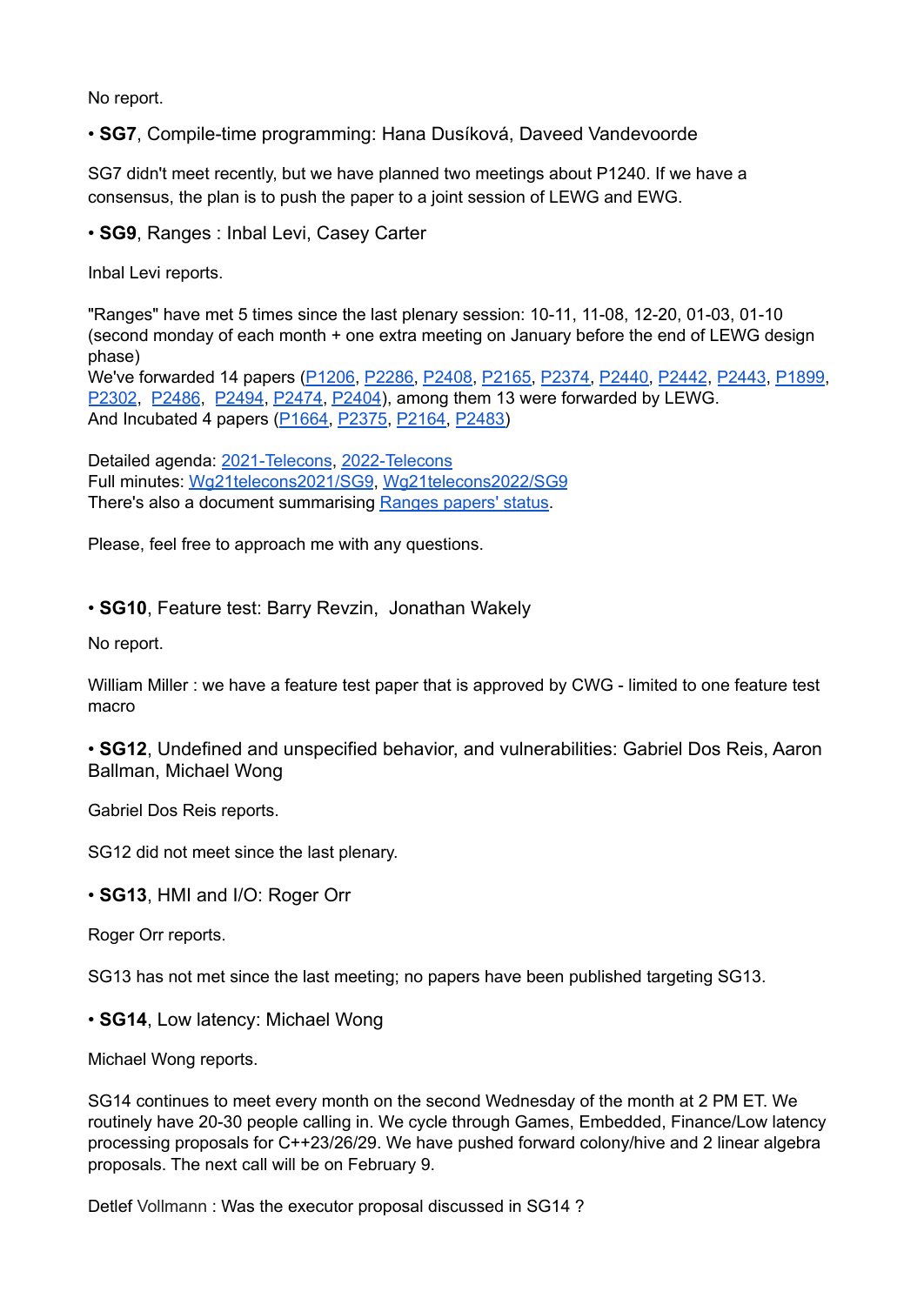Michael Wong : We reviewed it immediately after the super meetings. There were some concerns about latency and the tightness of the timeline.

Herb Sutter : Was SG14 asked for any decisions or recommendations?

Michael Wong : Not at the moment, we will continue to monitor the progress of the proposal.

• **SG15**, Tooling: Michael Spencer, Ben Boeckel

Gabriel Dos Reis presents.

We met a couple of times. There was a meeting last friday and there is another meeting coming up. No significant progress on modules related issues, but we're looking at couple of papers on debugging.

#### • **SG16**, Unicode: Tom Honermann, Peter Brett

Tom Honermann presents.

SG16 has continued meeting twice monthly with a bit of a break over the end of the year holidays. We've held 7 telecons since the last plenary on 2021-10-04. Summaries of these meetings can be found at <https://github.com/sg16-unicode/sg16-meetings> and, for all but the most recent, in [P2512R0.](https://wg21.link/p2512r0)

SG16 forwarded 6 papers, 3 of which are on target for C++23 as detailed below. We continue to have no shortage of opportunities for more work in front of us.

Papers and issues we worked on during this time include:

- P1885: Naming Text [Encodings](https://wg21.link/p1885) to Demystify Them
	- [Github](https://github.com/cplusplus/papers/issues/634) issue
	- Approved by SG16 and LEWG via electronic polling; on target for C++23.
- P2071: Named universal [character](https://wg21.link/p2071) escapes
	- [Github](https://github.com/cplusplus/papers/issues/798) issue
	- Approved by SG16 and currently in electronic polling for EWG; on target for C++23.
	- **P2286: [Formatting](https://wg21.link/p2286) Ranges** 
		- [Github](https://github.com/cplusplus/papers/issues/977) issue
		- Approved by SG16 and currently in electronic polling for LEWG; on target for  $C++23.$
- P2460: Relax [requirements](https://wg21.link/p2460) on wchar\_t to match existing practices
	- [Github](https://github.com/cplusplus/papers/issues/1122) issue
	- Approved by SG16 and LEWG via electronic polling; awaiting EWG.
- P1854: [Conversion](https://wg21.link/p1854) to literal encoding should not lead to loss of meaning
	- [Github](https://github.com/cplusplus/papers/issues/608) issue
	- Approved by SG16 and awaiting EWG.
- **P2361: [Unevaluated](https://wg21.link/p2361) strings** 
	- [Github](https://github.com/cplusplus/papers/issues/1035) issue
	- Approved by SG16 and awaiting EWG.
- P2491: Text [encodings](https://wg21.link/p2491) follow-up
	- [Github](https://github.com/cplusplus/papers/issues/1147) issue
	- No longer being pursued due to recent changes made to P1885.
- P2498: Forward compatibility of text encoding with additional encoding registries
	- [Github](https://github.com/cplusplus/papers/issues/1157) issue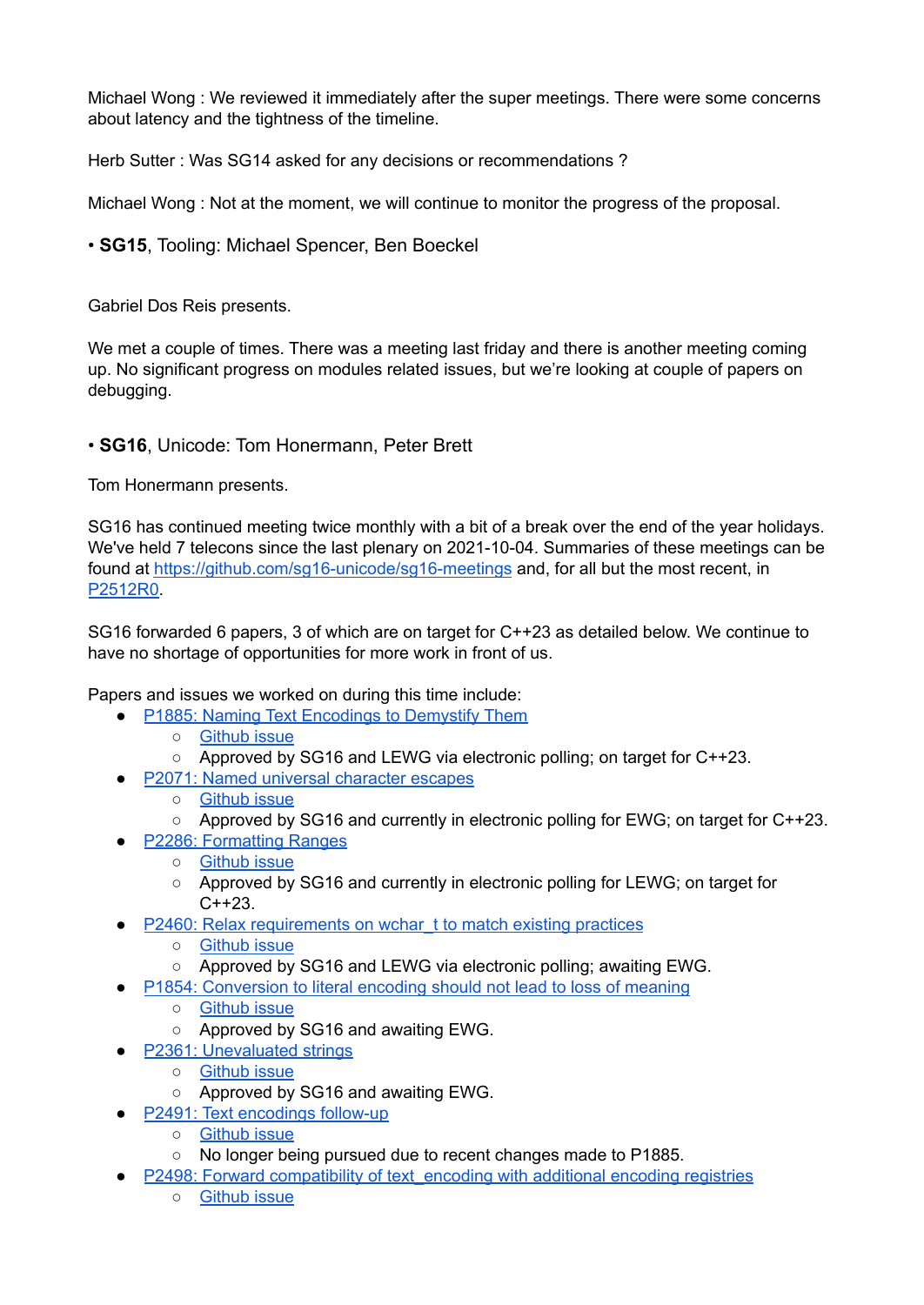- Awaiting further discussion in SG16.
- LWG3576 (Clarifying fill character in [std::format\)](https://wg21.link/lwg3576)
	- Awaiting further discussion in SG16.
- LWG3639: Handling of fill character width is [underspecified](https://wg21.link/lwg3639) in std::format ○ Awaiting further discussion in SG16.

Continuing normal meeting cadence as usual.

• **SG17**, EWG incubator: Botond Ballo, Erich Keane

No report. See EWG.

• **SG18**, LEWG incubator: Billy Baker, Nevin Liber

No report. See LEWG.

• **SG19**, Machine learning: Michael Wong, Vincent Reverdy

Michael Wong presents.

SG19 continues to meet every month on the second Thursday of the month at 2 pm ET. We average 10-15 people calling in. We cycle through Stats, Graph, RL/Differential calculus proposals for C++23/26/29. The stats proposal is waiting for an SG6 review. The next call will be on Feb 10.

• **SG20**, Education: JC van Winkel

JC van Winkel reports via e-mail.

SG20 has been meeting a couple of times. No real progress was made on defining new teaching topics but we are very close to having new automation that will make generating different versions of an end document much easier. There is also a plan (to be discussed in the next SG20 meeting) to get more progress in authoring teaching topics.

• **SG21**, Contracts: John Spicer, Ryan McDougall

John Spicer presents.

We have had 6 teleconferences since the last plenary.

The group decided to no longer attempt to target C++23 for any contract support.

The group is working on a minimum viable product (MVP) specification. We seem to be close to having agreement on the semantics. The remaining set of open issues (as specified in P2521R0) is:

- The choice of syntax.
- Side effect elision and duplication.
- The treatment of non-reference function parameters referenced in postconditions.

We hope to have an MVP proposal that can be forwarded to EWG fairly soon.

Thank you for everyone's contributions.

Bjarne Stroustrup : it's really hard to keep up with everything that is going on at the moment, unless you are focused on one or two topics.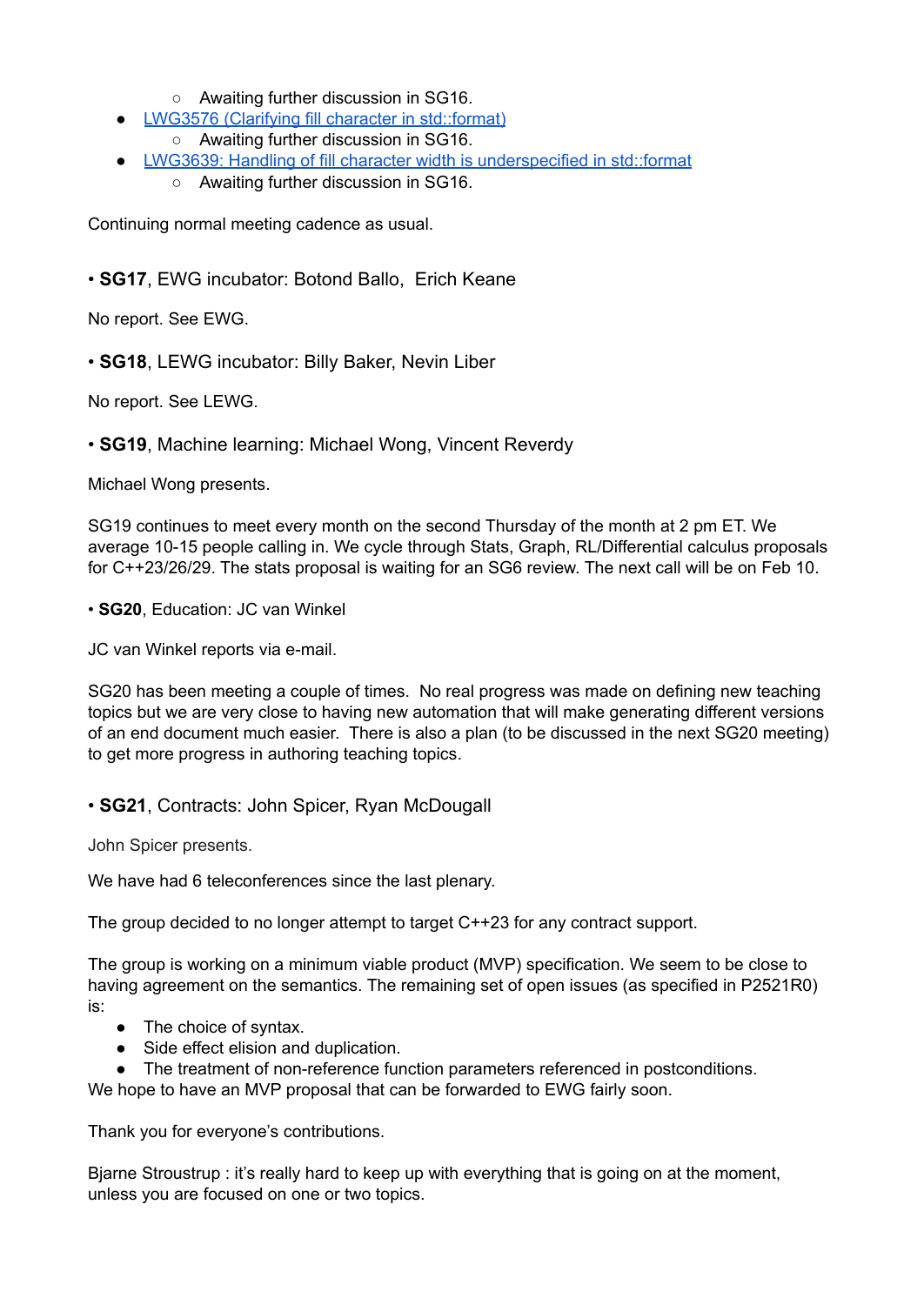**• SG22**, C/C++ liaison: Aaron Ballman,Thomas Koeppe, JeanHeyd Meneide, Richard **Smith** 

Aaron Ballman reports via e-mail.

SG22 continues to meet on an almost monthly cadence and processes about three papers a month. Since our last report (Sept 2021), we've processed 9 papers and had one special session on the extended floating-point type names [\(P1467R4\)](https://wg21.link/p1467r4) in conjunction with the C Floating Point study group. Our focus has continued to be on papers for C++23 and C23, though we'll be switching gears after Feb to more forward-looking papers.

WG14 has had one plenary meeting since the last WG21 plenary meeting. The larger new changes to C coming out of those meetings were the adoption of the following proposals:

#### N2778 Variably-Modified Types

[\(N2778\)](http://www.open-std.org/jtc1/sc22/wg14/www/docs/n2778.pdf) -- makes variably-modified types mandatory in C23. They were made optional, along with variable length arrays, in C99. VLAs remain an optional feature in C23.

#### N2808 Allow 16-bit ptrdiff t again

[\(N2808\)](http://www.open-std.org/jtc1/sc22/wg14/www/docs/n2808.htm) -- C17 and earlier required ptrdiff t to be at least 17 bits, and this restriction was relaxed to allow for 16-bit ptrdiff t.

#### N2872 Require exact-width integer type interfaces v1

 $(N2872)$  -- this makes the exact-width integer types (intN t) mandatory instead of optional if the implementation can do so without use of padding bits

for the type. It explicitly carves an exception out for intmax t and uintmax t to avoid an ABI break by requiring these types to change size or alignment.

#### N2837 Clarifying integer terms v2

[\(N2837\)](http://www.open-std.org/jtc1/sc22/wg14/www/docs/n2837.pdf) -- in addition to clarifying integer terms in the standard, this proposal removed Annex H from C23, which was an informative annex on language independent arithmetic. There are no known implementations of this annex in the wild and the efforts to maintain it were deemed a burden not worth continuing to bear.

Another paper of note is N2823 Proposal to update CFP freestanding requirements [\(N2823\)](http://www.open-std.org/jtc1/sc22/wg14/www/docs/n2823.pdf), which was proposed by the C Floating Point Study Group in response to some concerns from WG21 members about additional functionality in freestanding. Neither alternative as a whole proposed in the paper gained consensus in WG14, but some of the changes were accepted and there was sentiment to limit the scope of freestanding implementations with regards to IEC 60559 conformance in C23.

Given the cancellation of the face to face meeting originally planned for later this month, WG14 has elected to meet an additional week to make up time. Our next meetings will be held (virtually) the week of Jan 31 and the week of Feb 14 (one week break between meetings). We're still on track for shipping C23 on time, our current schedule can be found at: [N2759.](http://www.open-std.org/jtc1/sc22/wg14/www/docs/n2759.pdf) Note that our final mailing that will accept C23 proposals of any kind is Jun 17, 2022.

Thomas Koeppe : there's been broad agreement with the C committee on various issues. The big topic that came up is that C is doing extensive work on floating point in the upcoming standard, and that is potentially conflicting with what we might want to do in C++.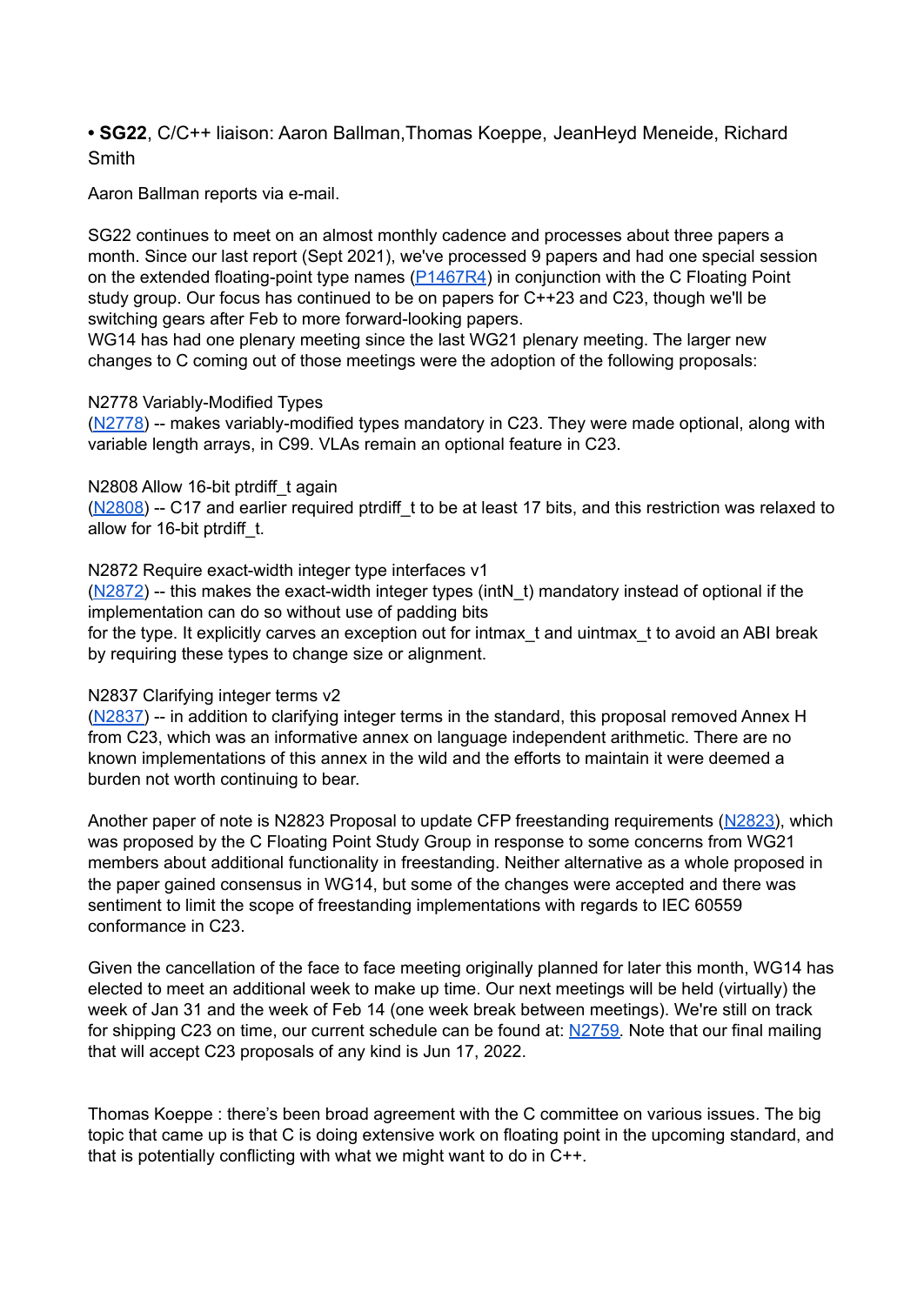Gabriel Dos Reis : I'm curious about the status of the lambda proposal in C23 and how close it is to C++ lambdas.

Thomas Koeppe : I'm not aware of anything. This may come up in a future meeting.

## **2.2 Pipeline stage 2 groups: Design subgroup status reports**

• **EWG**, Core evolution: JF Bastien, David Stone, Erich Keane

JF Bastien reports vie e-mail.

The latest EWG report is available here: [P1018](https://wg21.link/p1018r14)

While folks are paying attention, please consult the "polls" section, and make sure to vote! Info on how to vote was sent to ext@ and polls@: <https://lists.isocpp.org/ext/2022/01/18878.php>

Herb Sutter : we are at the design cut off point. That does not mean that everything that has been approved by EWG and LEWG right now will make it into C++23.

• **LEWG**, Library evolution: Bryce Adelstein Lelbach, Fabio Fracassi, Ben Craig

Bryce Adelstein Lelbach presents.

Short summary of LEWG activities - the full report (e.g. P2400) won't be revised until later this week. I've had to focus on finishing up time-sensitive LEWG things that need to be done before the C++23 feature freeze; that should wrap up over the next few days and then I can produce the report.

~40 papers advanced to LWG since our last report for C++23 Primarily: Executors, Ranges, Formatting, Freestanding

 $\sim$ 50 currently papers in LWG's backlog ( $\sim$ 15 more likely to be added soon)

We've been making heavy use of mailing list reviews and electronic polls to advance smaller and non-controversial papers without spending precious telecon time.

Polls Completed: Executors/Networking (October), November, December, January Polls Planned: Coroutines Library Support (January)

We've held a few two-day extended telecons to review larger proposals, which has been quite successful.

Supertelecons: October (Executors), December (Executors), January (Executors)

Future Plans: Feb/Mar will almost exclusively be C++23 design clarifications. C++26 work will likely not begin until at least Apr.

Detlef Vollman : I found the supertelecons very helpful. However, they were often on short notice. It would help if we can announce them earlier.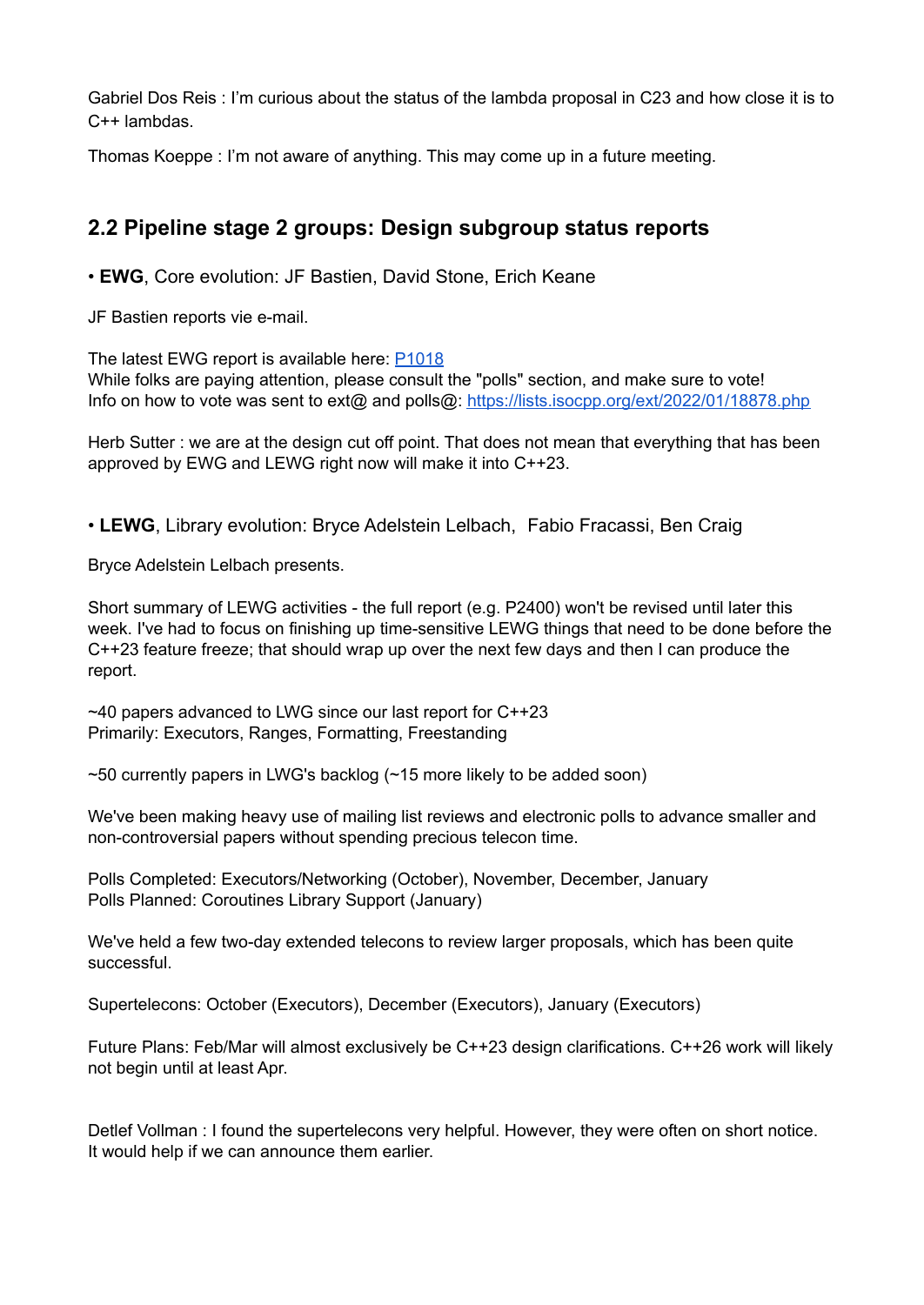Bryce Adelstein Lelbach : We will do that in the future. We're hoping for 8 weeks in advance. In February/March I will start scheduling C++26 supertelecons and I will make sure there is ample notice time.

Herb Sutter : How long was the notice for the executors supertelecon ?

Bryce Adelstein Lelbach : 2-4 weeks.

Bryce Adelstein Lelbach : JF and I have tweaked the time of the EWG and LEWG so they will from now on happen in the same week.

## **2.3 Pipeline stage 3 groups: Wording subgroup status reports**

• **CWG**, Core wording: William Miller, Jens Maurer

William Miller presents.

CWG has had three teleconferences since the October, 2021 plenary and will have one more before the February, 2022 plenary (on 2022-01-27).

We have approved two C++23 papers for vote at the upcoming plenary:

P2173R1: Attributes on Lambda-Expressions

P2493R0: Missing feature-test macros for C++20 core papers

We also approved the core language wording in the following paper and forwarded it to LWG for action:

P0533R9: constexpr for <cmath> and <cstdlib>

In view of the tight scheduling for C++23, we reviewed the wording in several papers that are in the current EWG poll but seemed likely to pass. The following papers are ready for Committee vote, assuming they are approved by EWG:

P2324R2: Labels at the end of compound statements (C compatibility)

P2362R3: Remove non-encodable wide character literals and multicharacter wide

literals

P2468R2: The Equality Operator You Are Looking For

CWG reviewed and asked for revisions to the following papers in the same category:

P2448R0: Relaxing some constexpr restrictions

P2473R0: Support for #warning

In addition to possibly reviewing those revisions, we expect to review the following papers during the 2022-01-27 teleconference:

P2465R1: Standard Library Modules std and std.compat

P2327R1: De-deprecating volatile compound operations

CWG also currently has seven issue resolutions in "ready" status and may have some additional ones for vote at the plenary, depending on the availability of time for review of drafting during the 2022-01-27 teleconference.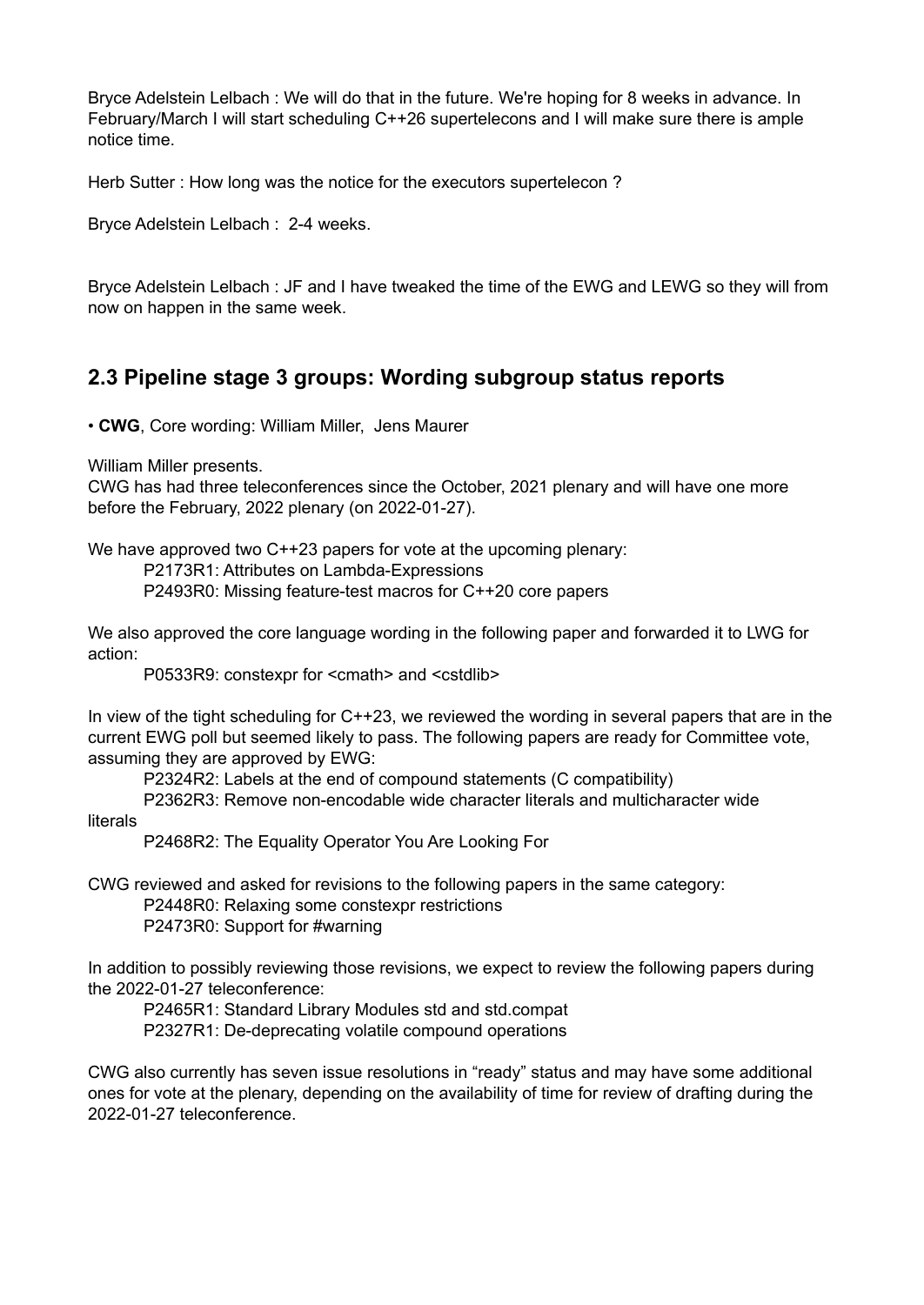Because of the tight schedule for C++23, we've done things slightly differently with regard to normal practice. We looked at several papers that we think are likely to pass EWG polling and suggested revision and/or approved the suggested wording. That way we can add them to the polls in the summer plenary without further action by CWG if EWG approves those papers.

This will be my last plenary cycle as the chair of CWG. Jens Maurer has agreed to take up the position afterwards.

Herb Sutter and John Spicer thank William Miller for his efforts in chairing CWG. The group applauds.

• **LWG**, Library wording: Jonathan Wakely, Jeff Garland, Dietmar Kuehl

Jonathan Wakely reports via e-mail.

Apologies, I will not be able to attend the meeting. LWG continues to meet weekly and has made some good progress. But we still have a huge backlog of papers, some left over from before C++20 was published, and many new ones. There is no chance we will review them all for C++23.

The 11 papers that have been reviewed and approved for the plenary are: P0323 std::expected P0533 constexpr for <cmath> and <cstdlib> P0627 Function to mark unreachable code P1206 ranges::to: A function to convert any range to a container P1413 Deprecate std::aligned\_storage and std::aligned\_union P2273 Making std::unique\_ptr constexpr P2387 Pipe support for user-defined range adaptors P2440 ranges::iota, ranges::shift\_left and ranges::shift\_right P2442 Windowing range adaptors: views::chunk and views::slide P2443 views::chunk\_by

You can find links to the latest revisions and the subgroup polls for them via: [https://github.com/cplusplus/papers/issues?q=is%3Aopen+is%3Aissue+label%3AC%2B%2B23+la](https://github.com/cplusplus/papers/issues?q=is%3Aopen+is%3Aissue+label%3AC%2B%2B23+label%3ALWG+label%3Atentatively-ready-for-plenary) [bel%3ALWG+label%3Atentatively-ready-for-plenary](https://github.com/cplusplus/papers/issues?q=is%3Aopen+is%3Aissue+label%3AC%2B%2B23+label%3ALWG+label%3Atentatively-ready-for-plenary)

We have resolved a few library issues via mailing list polls, but those tend to be the simple and obvious fixes. As usual, there will be a plenary poll to accept all those Tentatively Ready issues. We have made little progress on the harder issues.

I'll get the library motions on the straw polls page in the next few days.

LWG have also reviewed and approved a large editorial paper from Jens: P2416 Presentation of requirements in the standard library

This reformats our requirements tables so that we no longer have the problem of trying to fit long identifiers and expressions into a narrow column in less than a quarter of the page width. This is the presentation style we want to use for all requirements in future, instead of the traditional (and strongly disliked) tables. We do not feel this needs plenary approval because it's only an editorial re-arrangement. But it's a large editorial change so we want to call it out here. The latest draft of D2416R2 is attached to the LWG page of the 2022 Telecons wiki. My understanding is that Jens plans to apply this editorial change to the draft before the plenary. I would like to thank Jens for doing all the hard work on this valuable change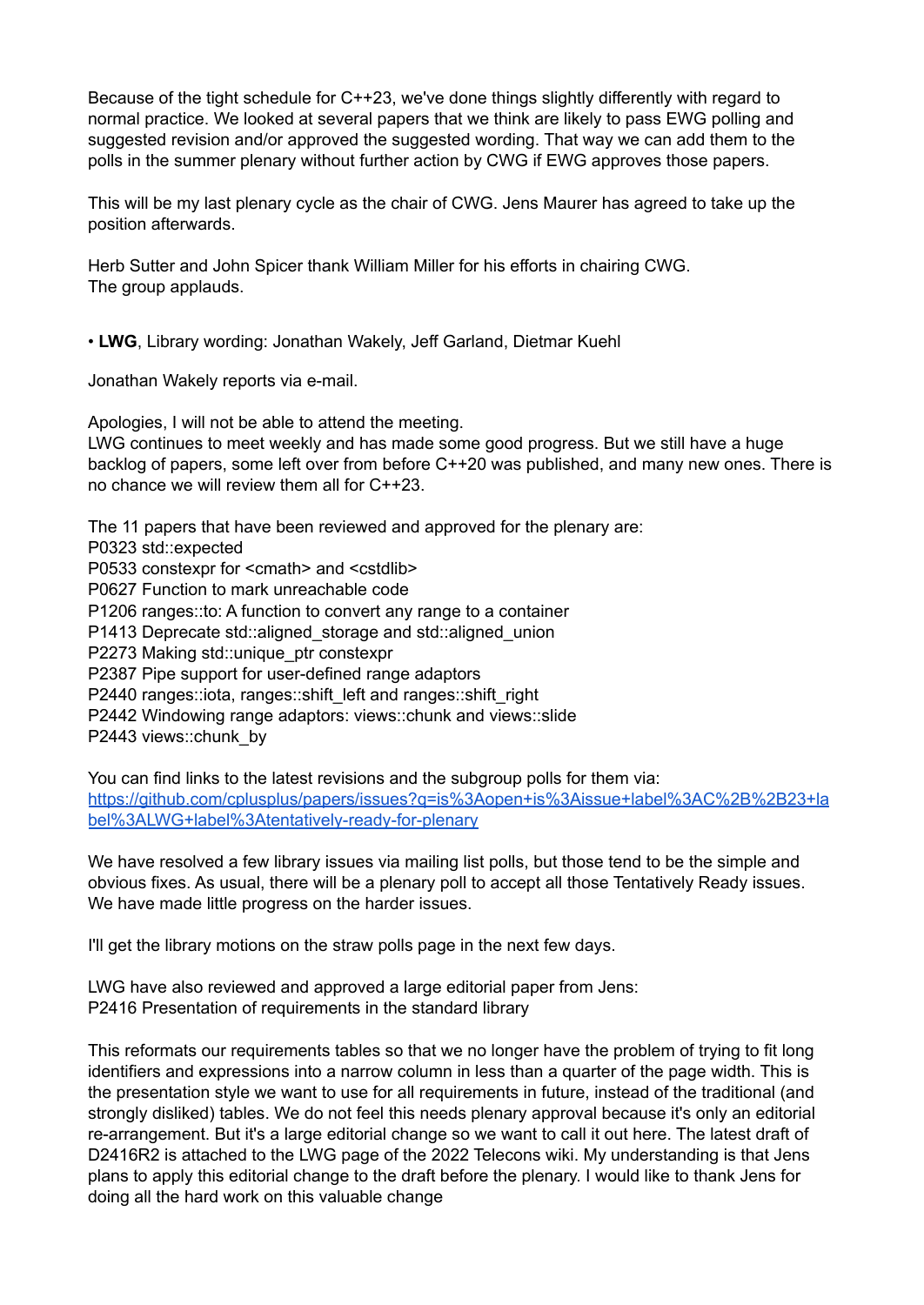Herb Sutter : I like the fact we now have a link to the page that reflects the status of polls and issues. Thank you to everyone who made that possible.

Bjarne Stroustrup : Are we systematically looking into performance implications ?

Herb : Do you mean as part of LWG wording review ?

Bjarne Stroustrup : I mean at any stage of the development of a feature. I would expect LEWG most of that.

Bryce Adelstein Lelbach : it's on the checklist of things we look for when reviewing a paper.

Bjarne Stroustrup : Should I expect that every paper forwarded to the library has a performance section?

Bryce Adelstein Lelbach : Only for those for which this is applicable and in those cases we like to see benchmarks.

Jeff Garland : The backlog for LEWG for C++23 has been growing rapidly. We now have more content than we can address for C++23. We will need to make choices on which design papers to look at. If you have a paper in that group, be aware that this is the reality

Bryce Adelstein Lelbach : The 50 papers that are in that group are all classified according to the P0592 paper.

Jeff Garland : we also have a problem of size. Large papers are coming at expense of everything else. Consistency and completeness in certain parts of the library may affect the decisions.

### **2.4 SC22 report**

Herb Sutter presents.

You may have noticed more than usual rants about WG21-related frustrations on social media such as Twitter and Reddit comments. Our CoC includes not just meetings and mailing lists, but also interactions between WG21 participants anywhere (even private email) when it's about WG21. The ISO and IEC CoCs specifically say they include social media, and that we must be professional and respectful there. And, generally, that we support the ISO dispute resolution process which means in ISO not on Twitter.

We do not want to over-police, the CoC should not become a cudgel that stifles speech. So to make sure we are not overstepping, I raised this all the way up to JTC1 chair and committee manager, with a set of six specific recent "rant" tweets from several different WG21 members, to ask them to rule whether or not this falls under the CoC. They said it clearly did.

WG21 members, anything we say reflects on the committee. Being a WG21 participant gives us rights, such as participating in standardization and on our email lists. It also gives us responsibilities, notably following the ISO and IEC CoCs including on social media. Some have asked, if a person who is not a WG participant is free to say disrespectful thing X on social media, does that mean that just being a WG participant means they no longer can say X? The answer is yes. We are required to be professional and respectful on social media if we are WG21 members.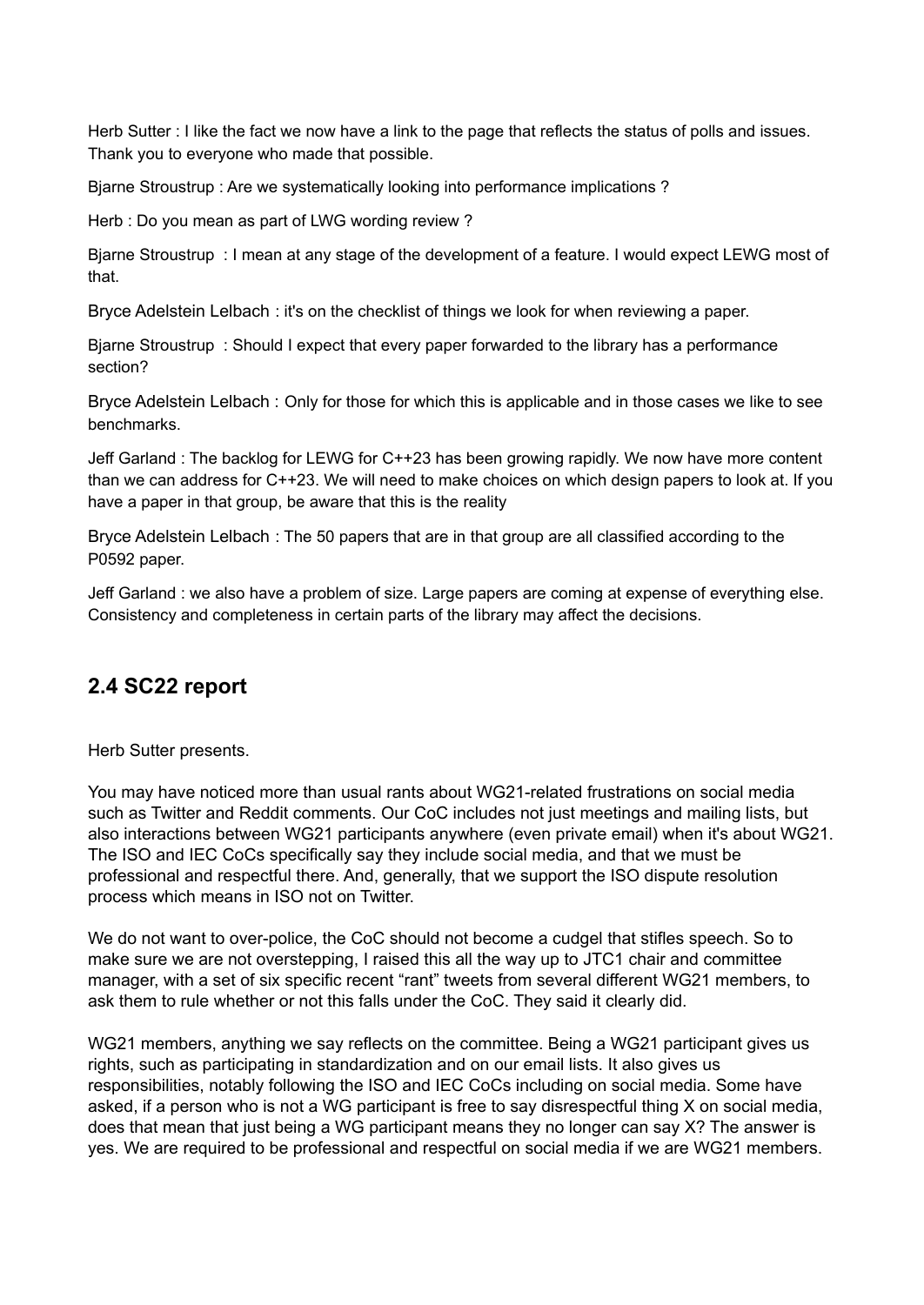Bryce Adelstein Lelbach : We have some participants who are not formal members. Perhaps this makes it a little bit murky on whether those who participate informally participate in CoC

Herb Sutter : CoC applies to all participants. I'm more worried that some of the incidents involve subgroup chairs.

Tom Honermann : Thank you for explaining this and for looking into this.

Herb Sutter : We would never think about bashing the committee work in a conference talk, which is seen by hundreds of people in the room and typically thousands of people viewing the online video. Yet saying the same thing in a tweet easily reaches tens of thousands of people.

from chat :

Dietmar: I too would love it if what Herb just said re social-media/etc could be made clear to the entire committee

Others on chat : +1

**2.5 SC22/WG14 (C) report (covered in 2.1 / SG22)**

## **3. New business**

### **3.1 Review of priorities and target dates**

- [Status page](https://isocpp.org/std/status)
- [P1000](http://www.open-std.org/jtc1/sc22/wg21/docs/papers/2020/p1000r4.pdf)

Herb Sutter presents.

We are at a deadline for feature approvals. July is our deadline for merging the wording into the WD that we will send out for CD comment ballot.

## **3.2 Any other business**

Bryce Adelstein Lelbach : I have made a presentation to the INCITS executive board to ask for JTC1 to have permission to make standards openly available. I do not expect much to come out of that as there have been similar efforts over the past 20 years.

Vassil Vassilev : Is there a reminder for this telecon or do we implicitly know when it is. Herb Sutter : there is usually a reminder sent to the admin mailing list, but I'm not sure if everyone is on the mailing list. Please check if you are subscribed to the admin list. Nina Ranns : it's usually 2 weeks before the plenary meeting.